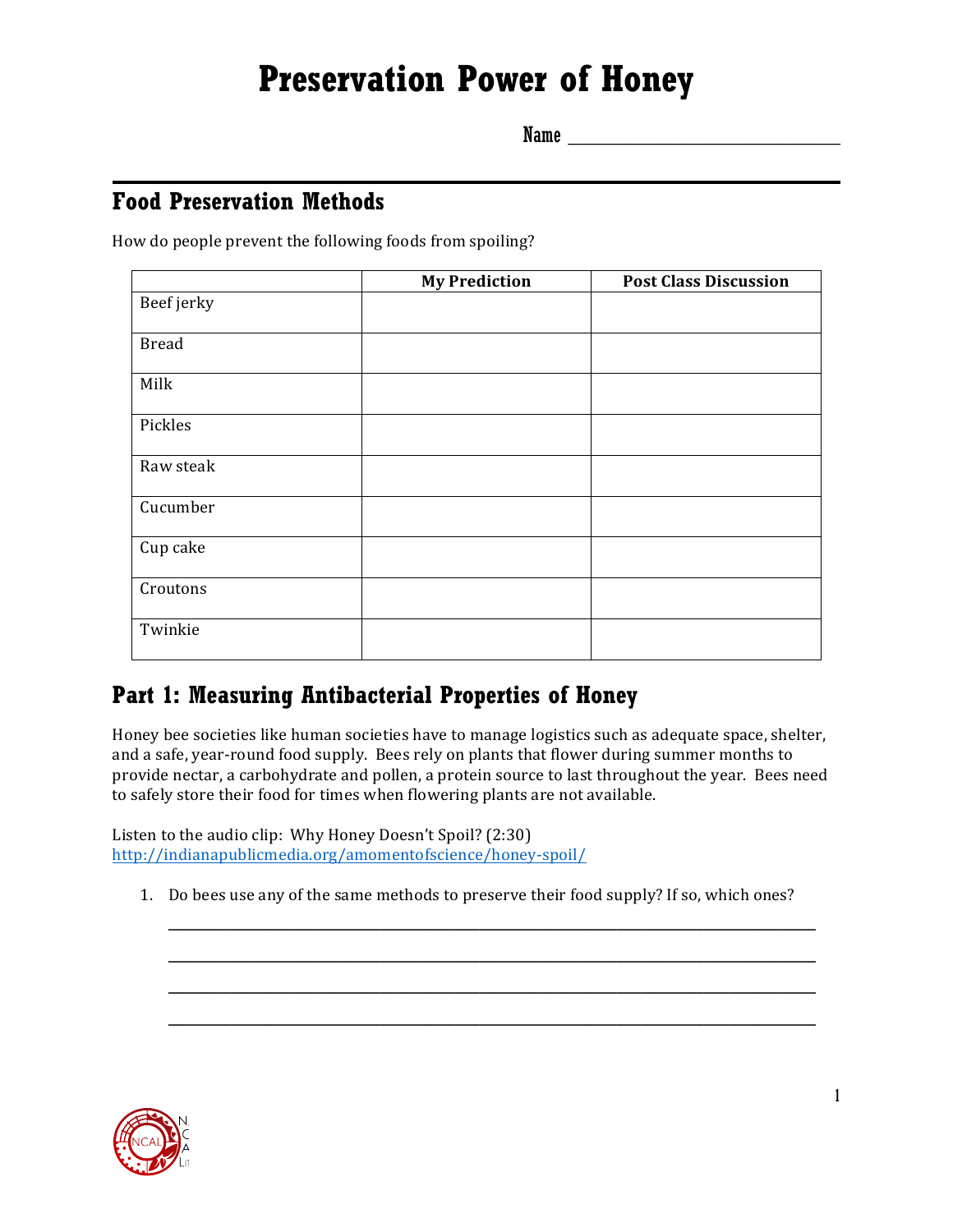Researchers interested in the use of honey as an antibacterial set up the following experiment.

- 1. Bacteria commonly found in milk was evenly applied to growth medium in a petri dish.
- 2. Five concentrations of honey  $(5, 10, 15, 20,$  and  $25\%)$  and water (as a control) were applied to antibacterial discs.
- 3. All six (6) discs were placed in the petri dish and labelled with letters A-F.
- 4. The petri dish was incubated at  $36^{\circ}$ C for 24 hours to allow bacteria to grow.

Using a ruler, measure the zone of inhibition for each disc and record in the data table.

| Disc | Concentration<br>(mg/ml) of honey<br>used | Diameter<br>$(mm)$ of<br>zone of<br>inhibition |
|------|-------------------------------------------|------------------------------------------------|
| А    | 5                                         |                                                |
| B    | 10                                        |                                                |
| C    | 15                                        |                                                |
| D    | 20                                        |                                                |
| E    | 25                                        |                                                |
| F    | Water only                                |                                                |



- 2. What is the relationship between the concentration of honey and the size of the zone of inhibition caused by the honey?
- 3. Suggest a reason for this relationship.

Listen to the audio clip: Honey: Food for Yeast or a Natural Preservative?  $(2:02)$ http://indianapublicmedia.org/amomentofscience/honey-food-yeast-natural-preservative/

4. Honey is more expensive than sugar, \$2.00 per pound versus \$ 0.34 per pound. Do you think a concentrated sugar solution could be used as a more cost effective antibacterial preservative?

\_\_\_\_\_\_\_\_\_\_\_\_\_\_\_\_\_\_\_\_\_\_\_\_\_\_\_\_\_\_\_\_\_\_\_\_\_\_\_\_\_\_\_\_\_\_\_\_\_\_\_\_

\_\_\_\_\_\_\_\_\_\_\_\_\_\_\_\_\_\_\_\_\_\_\_\_\_\_\_\_\_\_\_\_\_\_\_\_\_\_\_\_\_\_\_\_\_\_\_\_\_\_\_\_

\_\_\_\_\_\_\_\_\_\_\_\_\_\_\_\_\_\_\_\_\_\_\_\_\_\_\_\_\_\_\_\_\_\_\_\_\_\_\_\_\_\_\_\_\_\_\_\_\_\_\_\_

\_\_\_\_\_\_\_\_\_\_\_\_\_\_\_\_\_\_\_\_\_\_\_\_\_\_\_\_\_\_\_\_\_\_\_\_\_\_\_\_\_\_\_\_\_\_\_\_\_\_\_\_

\_\_\_\_\_\_\_\_\_\_\_\_\_\_\_\_\_\_\_\_\_\_\_\_\_\_\_\_\_\_\_\_\_\_\_\_\_\_\_\_\_\_\_\_\_\_\_\_\_\_\_\_

\_\_\_\_\_\_\_\_\_\_\_\_\_\_\_\_\_\_\_\_\_\_\_\_\_\_\_\_\_\_\_\_\_\_\_\_\_\_\_\_\_\_\_\_\_\_\_\_\_\_\_\_

\_\_\_\_\_\_\_\_\_\_\_\_\_\_\_\_\_\_\_\_\_\_\_\_\_\_\_\_\_\_\_\_\_\_\_\_\_\_\_\_\_\_\_\_\_\_\_\_\_\_\_\_

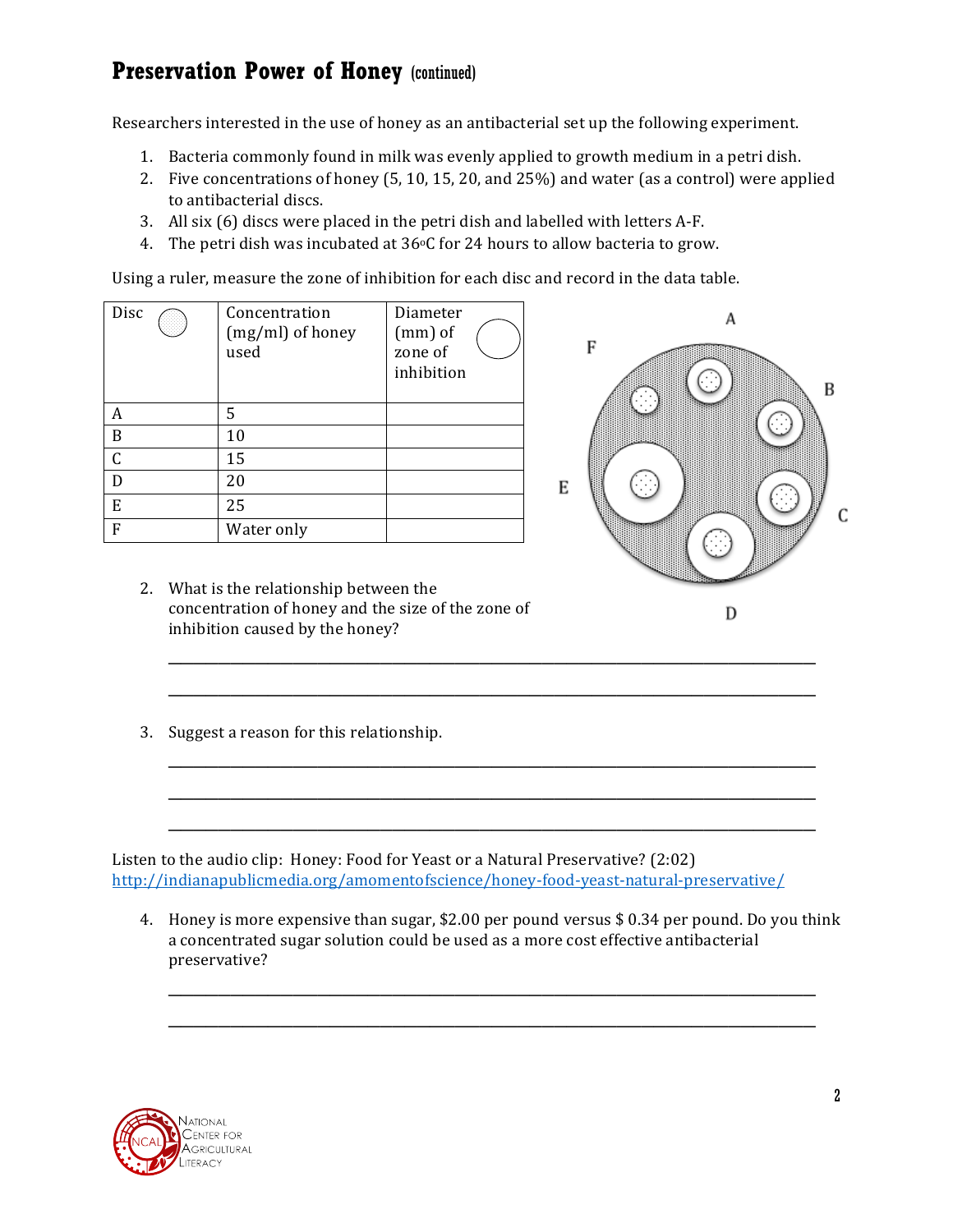#### **Part 2: Comparing Sugar to Honey**

The researchers were encouraged by their finding about the antibacterial property of honey in Part 1 and decided to test if the same concentrations of sugar rather than honey could similarly inhibit the growth of bacteria commonly found in milk. The same experimental set up was used from part 1, except the discs were treated with various А

concentrations of sugar (fructose) rather than honey.

| Disc | Concentration<br>(mg/ml) of sugar<br>used | Diameter (mm) of<br>zone of<br>inhibition |
|------|-------------------------------------------|-------------------------------------------|
|      | 5                                         |                                           |
| В    | 10                                        |                                           |
|      | 15                                        |                                           |
| 20   |                                           |                                           |
| E    | 25                                        |                                           |
| F    | Water only                                |                                           |



5. Compare the fructose data to the honey data. Do you agree that sugar would be a more cost effective alternative for food preservation? Explain.

\_\_\_\_\_\_\_\_\_\_\_\_\_\_\_\_\_\_\_\_\_\_\_\_\_\_\_\_\_\_\_\_\_\_\_\_\_\_\_\_\_\_\_\_\_\_\_\_\_\_\_\_

\_\_\_\_\_\_\_\_\_\_\_\_\_\_\_\_\_\_\_\_\_\_\_\_\_\_\_\_\_\_\_\_\_\_\_\_\_\_\_\_\_\_\_\_\_\_\_\_\_\_\_\_

Is honey "just" a concentrated sugar solution? Do bees add anything special to the mix? To answer these questions, we will need to understand how honey is made.

Bees need a source of sugar for energy. Some plants attract bees by providing the sugar in the form of nectar. During the course of collecting the nectar, bees transfer pollen from plant to plant. The foraging bees carry the nectar back to the hive. Upon returning to the hive, the forager unloads the nectar to a receiver bee. The receiver bee modifies the nectar by repeatedly using her tongue to expose the nectar to air which decreases the water content. During this process, two important enzymes are added. The enzyme *invertase* is responsible for breaking down sucrose, a disaccharide into its component monosaccharides glucose and fructose. The second important enzyme is glucose oxidase which breaks down some of the glucose into hydrogen peroxide  $(H_2O_2)$  and acid.

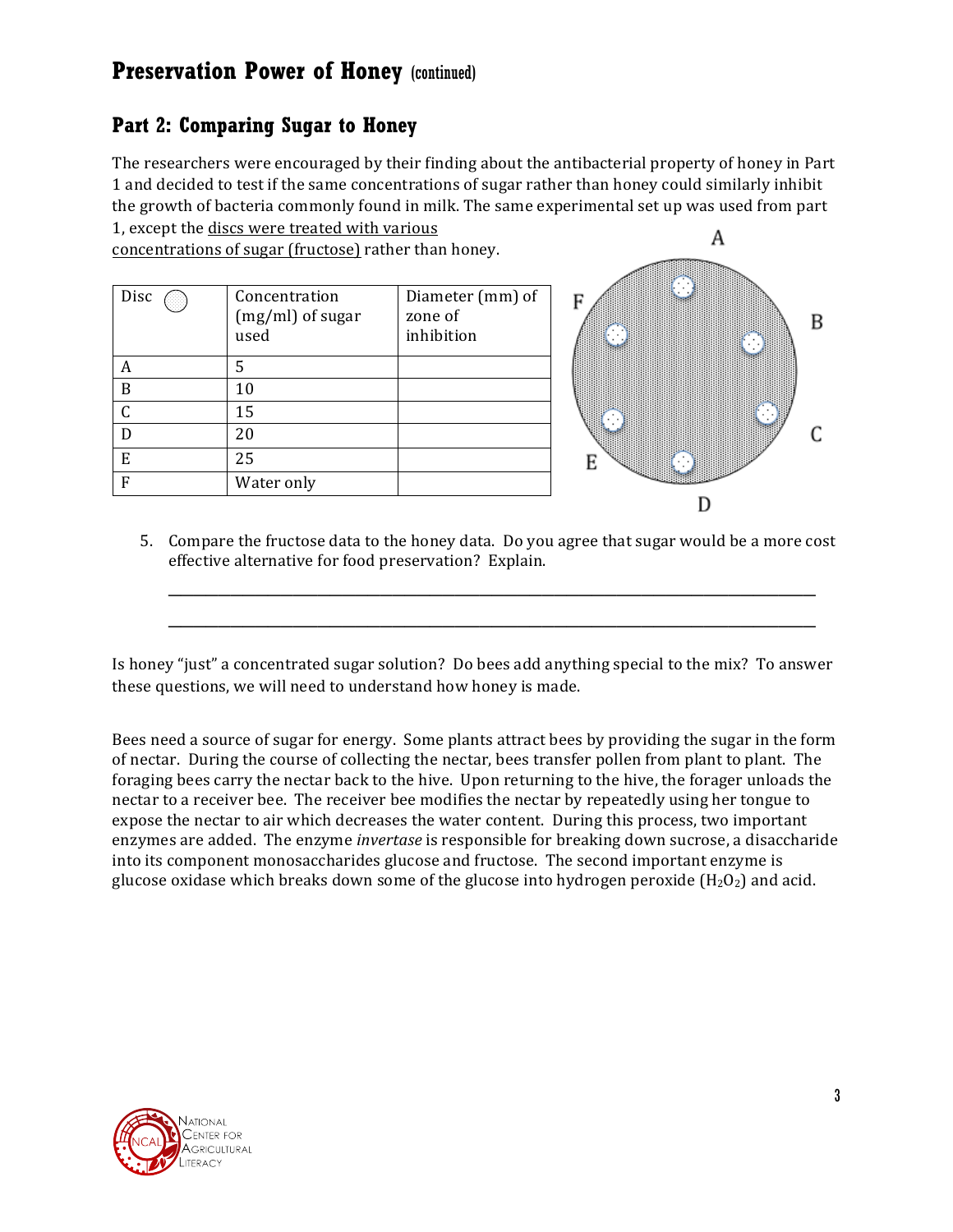

6. Examine the diagram of honey. Which parts of the honey do you think inhibit the growth of bacteria?

\_\_\_\_\_\_\_\_\_\_\_\_\_\_\_\_\_\_\_\_\_\_\_\_\_\_\_\_\_\_\_\_\_\_\_\_\_\_\_\_\_\_\_\_\_\_\_\_\_\_\_\_

\_\_\_\_\_\_\_\_\_\_\_\_\_\_\_\_\_\_\_\_\_\_\_\_\_\_\_\_\_\_\_\_\_\_\_\_\_\_\_\_\_\_\_\_\_\_\_\_\_\_\_\_

# **Part 3: Can honey inhibit the growth of bacteria in food products?**

Milk and dairy products are an important part of a healthy diet providing an inexpensive source of protein, vitamins, and minerals. Spoilage of milk is a major limitation in providing this valuable food source to people who do not have access to refrigeration. Can the preservation power of honey prevent spoilage in milk?

To test this hypothesis, researchers tested samples of milk divided into two groups, milk with honey added and milk without honey. After six days, milk was tested for bacterial content using turbidity.



*Turbidity* is the measure of relative clarity of a liquid and can be used as an indicator of bacterial content. Presence of bacteria increases the cloudiness and therefore turbidity of the milk.

Image source: http://water.usgs.gov/edu/turbidity.html